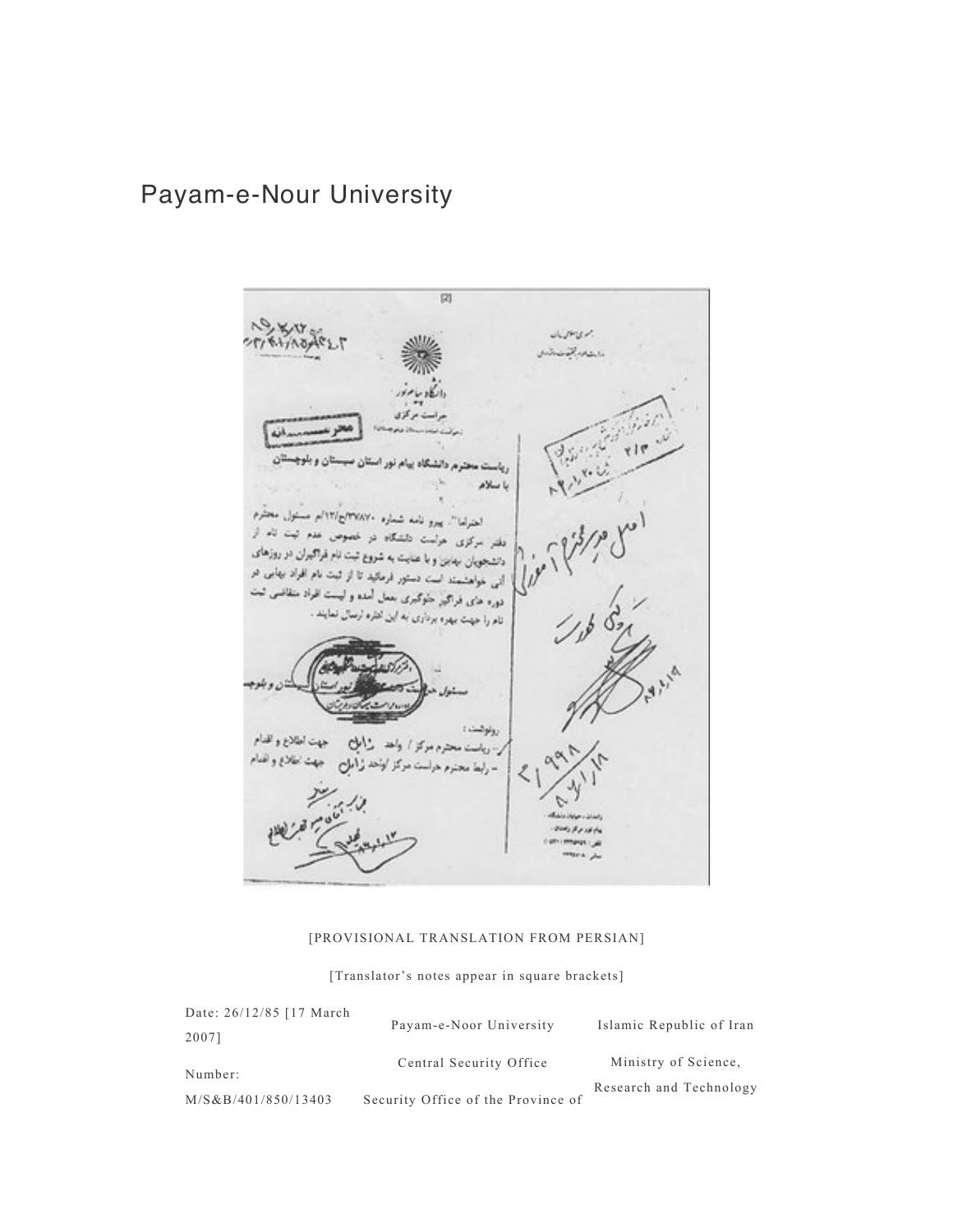#### Sistan and Baluchestan

### [Stamp: Confidential]

[Stamp]

University Secretariat of Payam-e-Noor of Zahedan,

Number 2/3 Date 20/1/86 [9 April 2007]

Esteemed President of Payam-e-Noor University, Province of Sistan and Baluchestan

Greetings,

Pursuant to the letter, reference M/12/H/37870, from the university's Central Security Office concerning the non-enrolment of Bahá'í students, given that the period of enrolment for Farageeran [students taking preparatory courses] is commencing in the next few days, please give the necessary instructions to prevent the enrolment of the Bahá'í applicants for the Farageeran courses and, furthermore, have the names of such applicants submitted to this Office for its use.

[Signed and Sealed]

Central Security Office of Payam-e-Noor University

Person in Charge of the Security Office of the Province of Sistan and Baluchestan

Security Office of the Province of Sistan and Baluchestan

cc:

Respected Director of the Central Office Zabol Unit / for information and action

Respected Liaison of the Central Security Office Zabol Unit / for information and action

| [Handwritten note at the bottom] | M/998               | [Handwritten note in the right margin of |
|----------------------------------|---------------------|------------------------------------------|
| of the page:                     | $18/1/86$ [7 April] | the page:                                |
| Mr. Meer, for your information   | 2007]               | Original [for] the respected Managing    |